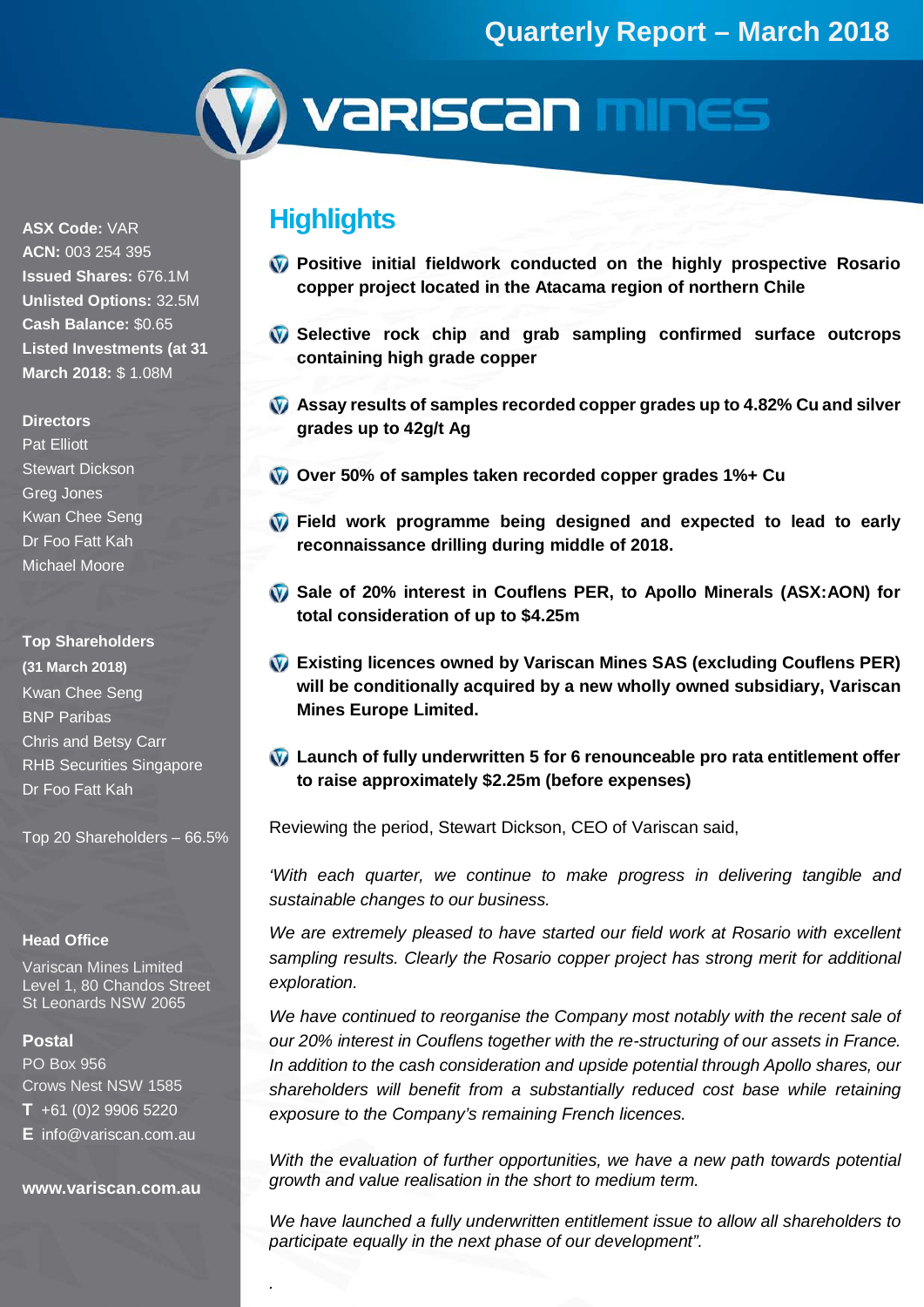

# **Exploration**

# **CHILE**

# **ROSARIO**

# **Rock chip and grab sampling**

Field work included inspection of previous sample sites, all old mine workings, trenches within the main project area and the location of 13 historic diamond drill-holes on nearby properties south of Rosario 6.

44 samples were taken across the Rosario project and adjacent licences to complement the historic sampling conducted between 2012-2014. Over 50% of samples taken recorded copper grades 1%+ Cu, with multiple sample grades up to 4%+ Cu (see ASX announcement by Variscan dated 11 April 2018). In addition, a number of samples recorded potentially significant silver assays up to 42g/t Ag coincident with high copper results. Samples were assayed by ALS Geochemistry at La Serena, Chile.

The sampling conducted by Variscan validates historic copper grades of up to 4.26% Cu recorded in surface rock chip and grab samples within the two principal mineralised zones ('A' and 'B', Figure 1) and confirms the high grade potential of the Rosario project overall.



# **Figure 1. Plan of Rock Chip & Grab Sampling Results**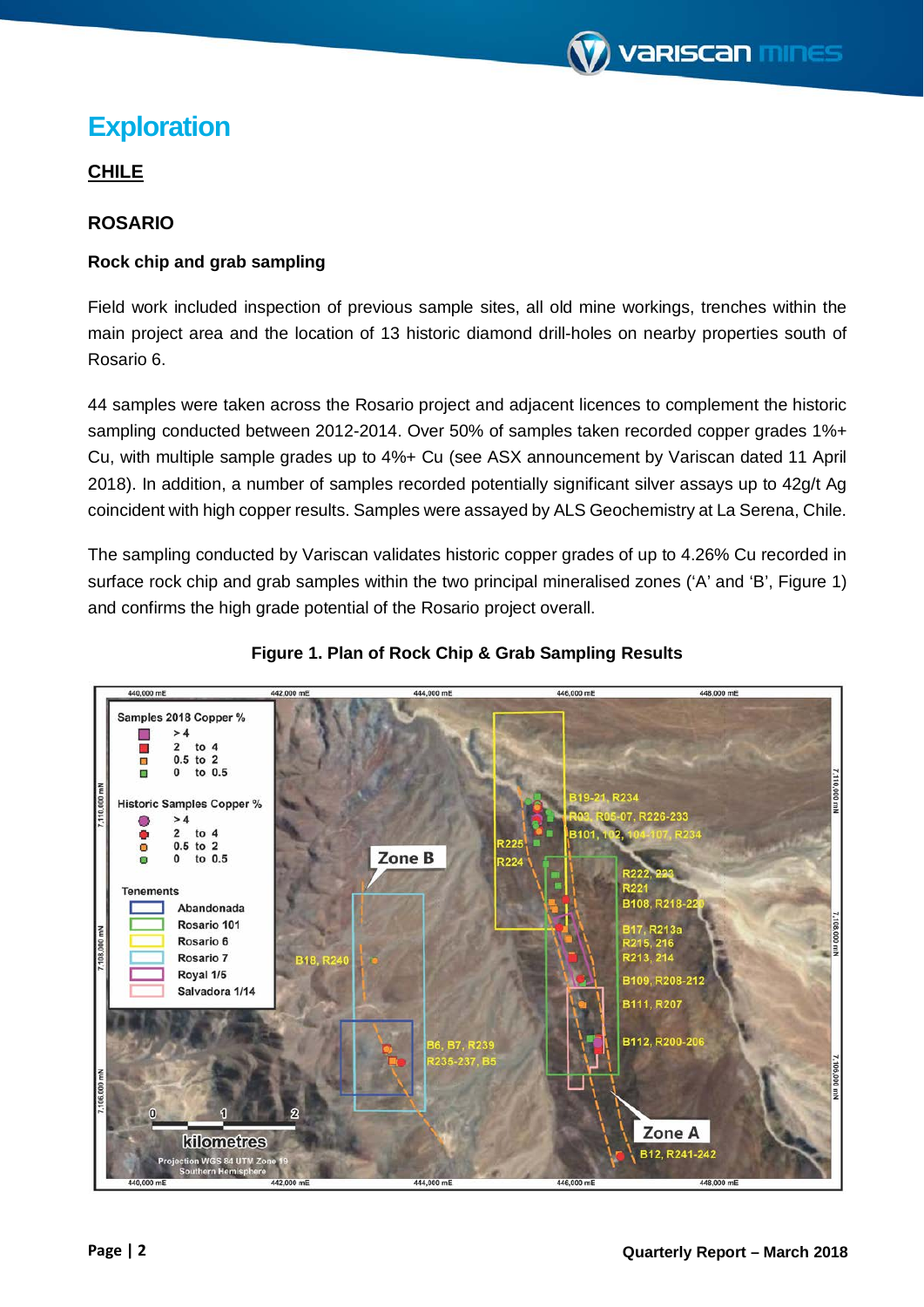

## **Property Description**

The Rosario Project is located approximately 120 kilometres by road east of the port city of Chanaral in the Atacama Region of northern Chile. Chile is proven mining jurisdiction and is the largest producer of copper globally<sup>1</sup>.

The Rosario project lies about 20 kilometres north of the El Salvador mine (owned by Codelco). It is one of the country's larger copper operations, within a region of dense mining activity (all scales) and good copper endowment.



## **Figure 2. Location of the Rosario Project**

The Rosario project comprises two large granted exploration concessions, Rosario 6 and Rosario 7, one exploitation concession (Salvadora) and an exploration concession under application (Rosario 101). These concessions cover two outcropping copper trends (Zones A and B) over a combined strike length of approximately 6 kilometres.

The project area has undergone historic modest informal mining and contains numerous shallow pits in areas of copper-stained outcrops. There are also indications of previous surface sampling and trenching. Site visit inspections also revealed 13 diamond drill holes within the adjacent licences to the Rosario project. The drill core or results have yet to be identified but investigations are being made.

 $\overline{a}$ 

<span id="page-2-0"></span><sup>1</sup> 2016 copper production. Source: USGS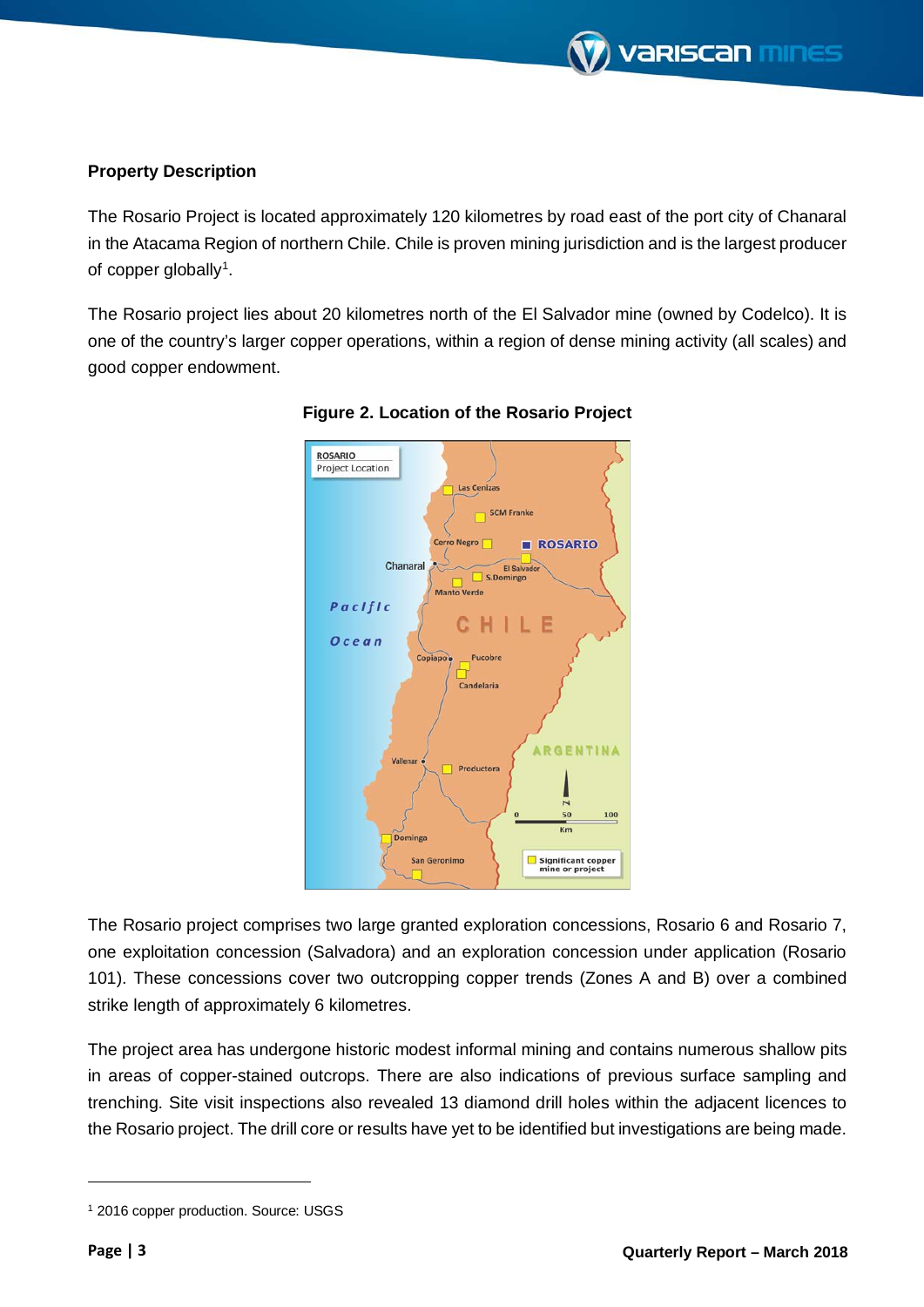## **Next steps & future exploration activities**

Further exploration activities to be conducted are expected to include:

- detailed geological mapping over Zone "A" of Rosario 6;
- a geochemical survey of auger or shallow drilling traverses over the alteration zone;
- a detailed ground magnetic survey;
- RC drilling on geochemical anomalies, copper-bearing structures and under existing workings (at depths well past the oxidised level of  $\sim 30$ m);
- submission of large bulk samples from RC drill-holes for preliminary mineral process testing; and
- resource drilling using a combination of both RC and diamond drill holes.

Varsican plans to commence drill testing of the copper rich sections of Zone A by mid 2018, depending on the outcome of the geochemical and geophysical work to confirm quality drill targets and on the required funding being available.

Variscan is working with the project vendors to complete the conversion to exploitation licences, with the objective of entering into the Unilateral Purchase Option Contract, on commercial terms as previously announced, as soon as practicable.

## **FRANCE**

#### **Sale of 20% interest in Couflens**

On 7 March 2018, the Company announced that it had entered into a conditional Share Sale and Purchase Agreement ("SPA") for the sale of the entire issued share capital of the Company's wholly owned French subsidiary, Variscan Mines SAS, to Apollo for a total consideration of up to \$4.25m payable in cash and deferred shares (the "Subsidiary Sale").

Under the SPA, the Couflens PER will be acquired by Apollo. The remaining exploration licences owned by Variscan Mines SAS (excluding the Couflens PER) are subject to an Asset Sale and Purchase Agreement whereby a new wholly owned subsidiary, Variscan Mines Europe Limited, will purchase the licences and assume beneficial ownership (the "Asset Transfer").

Completion of the SPA is conditional on the satisfaction of certain conditions precedent including, but not limited to: obtaining all relevant approvals from the French authorities in relation to the transaction; waiver of intercompany debt between Variscan Mines SAS from Variscan Mines Limited; completion of the Asset Sale and Purchase Agreement in connection with the Asset Transfer; and satisfaction of the provisions of Article L. 23-101-1 of the French Commercial Code whereby employees have the right to make offers to purchase Variscan Mines SAS and no offers from employees received result in the acquisition of Variscan Mines SAS.

The announcement on 7 March 2018 set out details of the total consideration of up to \$4.25m payable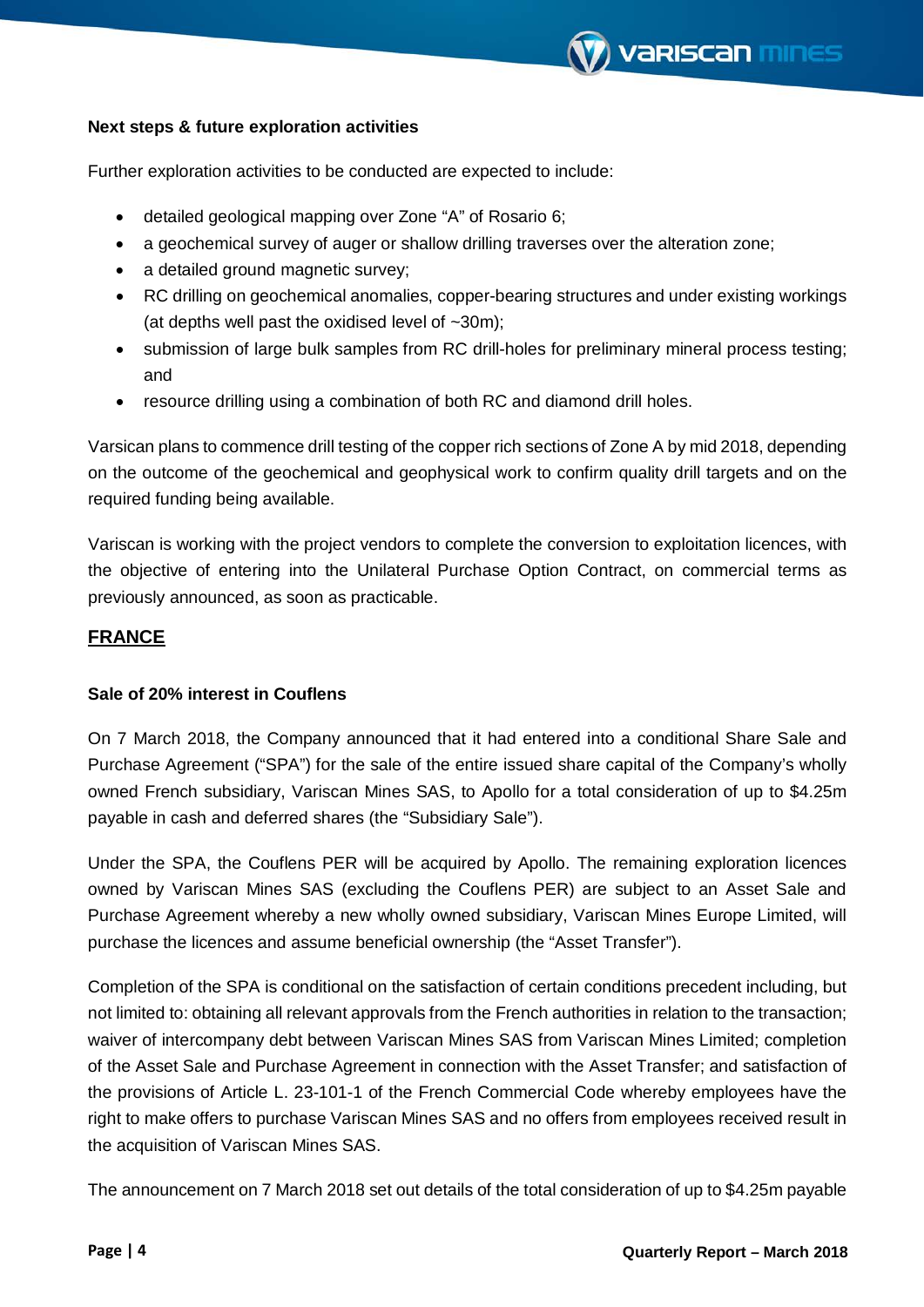in cash and deferred shares to the Company.

The Directors believe that the Transaction provides a number of significant benefits to Variscan shareholders:

- Total consideration of \$4.25m payable in cash and the issue of new shares in Apollo provides an appropriate blend of certainty of funds and upside potential through share price appreciation;
- Restructuring of the French licences (excluding Couflens) retains optionality, beneficial and economic interests;
- No longer have the funding requirement for the existing fixed costs of Variscan Mines SAS; and
- Delivery of the Company's stated strategy and allows appropriate capital allocation.

There has been no significant exploration activity across the portfolio of licences in France during the reporting period.

## **AUSTRALIA**

There has been no significant activity across the portfolio of joint venture interests in Australia during the reporting period.

# **Financial & Corporate**

# **CORPORATE**

The Company has reduced its fixed costs in France and Australia. In the twelve months between December 2016 and December 2017, staff costs reduced by 52%. Over the same period, administration and corporate costs fell by 26%. It is pleasing to see further reductions over the last quarter.

During the period, further leadership changes were made as Mr. Ivo Polovineo and Mr. Jack Testard retired from their respective appointments. Variscan is pleased to welcome Mr. Mark Pitts as Company Secretary.

An updated corporate presentation was released to the market on 24 April 2018 and is available at:

[https://www.variscan.com.au/components/com\\_reports/rfiles/ANNOUNCE-](https://www.variscan.com.au/components/com_reports/rfiles/ANNOUNCE-1027%20%20Corporate%20Update.pdf)[1027%20%20Corporate%20Update.pdf](https://www.variscan.com.au/components/com_reports/rfiles/ANNOUNCE-1027%20%20Corporate%20Update.pdf)

#### **FINANCE & INVESTMENTS**

Cash expenditure by Variscan on exploration and project appraisal for the quarter was \$0.22 million.

Cash at bank at 31 March was \$0.65 million which will be supplemented by the proceeds of the fully under written entitlement offer.